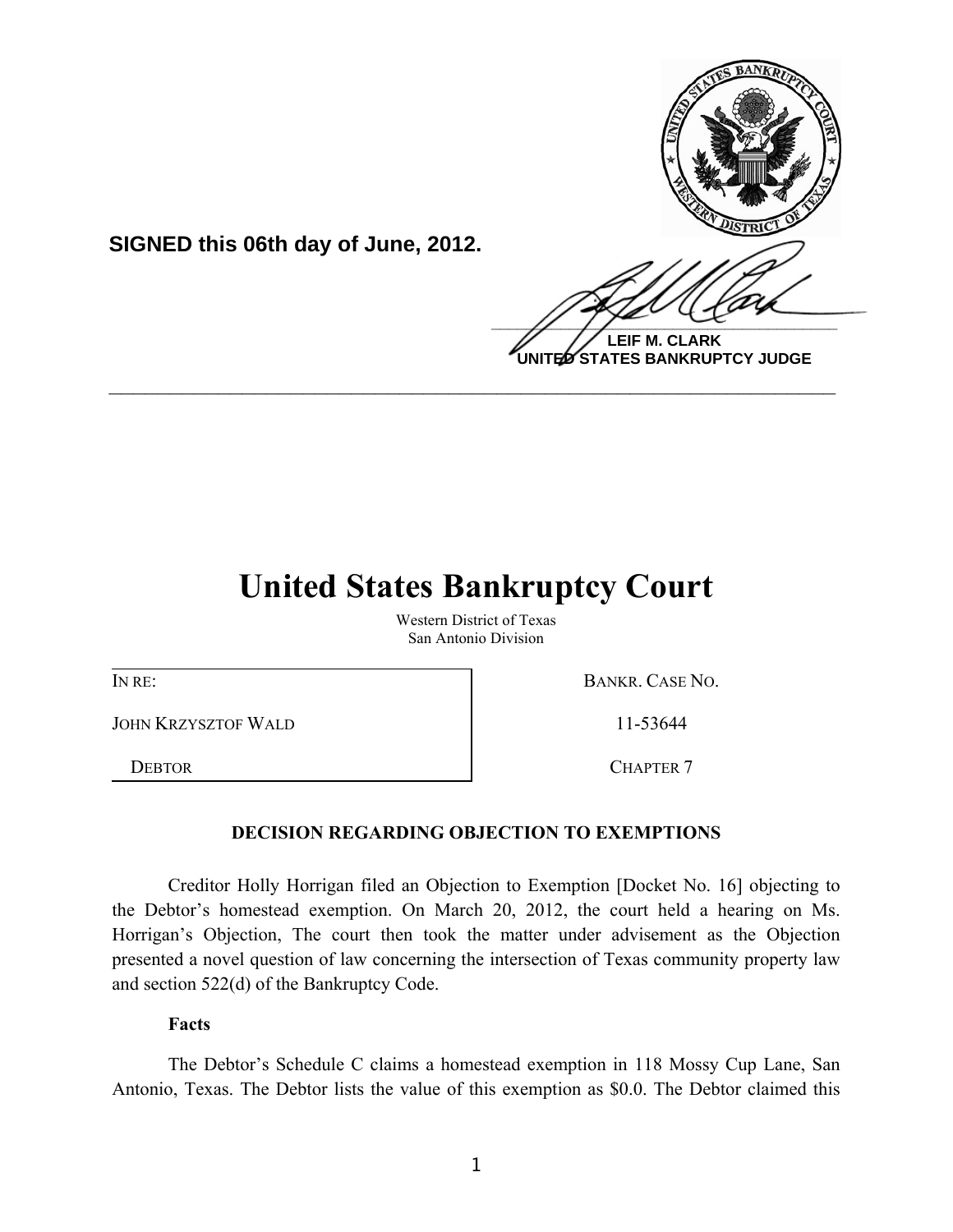exemption pursuant to section  $522(d)(1)$  of the Code, having chosen the federal rather than the state exemptions. The Debtor's reason for listing the value of his exemption as \$0.0 stems from the Debtor's assertion that he owns only a one half interest in the property because it was purchased during the Debtor's marriage with community funds. The Debtor lists the value of the property as \$364,930.00, making the value of his one-half interest \$182,465.00. The property is encumbered by a lien in the amount of \$231,480.54. Only the Debtor's name appears on the Note and Deed of Trust for this property. Accordingly, the Debtor maintains that because the secured claim on the property exceeds the value of his one half interest in the property, his exemption should be listed as having a value of \$0.0.

Ms. Horrigan, on the other hand, asserts that because the property constitutes sole or joint management community property, the entire asset must come into the Debtor's estate pursuant to section  $541(a)(2)$ . As such, Ms. Horrigan maintains that the Debtor's "aggregate interest" in the property, under section 522(d)(1), amounts to a 100% interest in that property. Ms. Horrigan then asserts that because the entire asset is included in the Debtor's estate, and because the Debtor valued his exemption in that asset at \$0.0, under *Schwab v. Reilly*, 130 S. Ct. 2652 (2010), the more than \$100,000 in equity in the property constitutes property of the estate to be administered by the trustee for the benefit of the Debtor's creditors.

### **Discussion**

The central question to be decided here is the meaning of the Debtor's "aggregate interest" in community property as used in section  $522(d)(1)$ , when the Debtor's spouse has not joined in the bankruptcy filing.

Section  $541(a)(2)$  brings into the estate "[a]ll interests of the debtor and the debtor's spouse in community property as of the commencement of the case that is—(A) under the sole, equal, or joint management and control of the debtor." 11 U.S.C. § 541(a)(2). Neither Ms. Horrigan nor the Debtor seriously disputes that the property at issue here constitutes community property. The property was purchased with community funds during the Debtor's marriage. That the note and deed of trust name only the Debtor as obligor and grantee does not affect the nature of that property as community property. In Texas, even if a deed names only one spouse as grantee, the property is presumed to be community property under the general presumption that property acquired by one spouse during the marriage is community property, unless the deed expressly indicates that the property is conveyed as separate property. *See Kahn v. Kahn*, 94 Tex. 114, 58 S.W. 825, 826 (1900); *Robles v. Robles*, 965 S.W.2d 605, 616 (Tex. App.--Houston [1st Dist.] 1998, pet. denied) (real property presumed to be community because deeds executed and delivered to husband during marriage had no recital that conveyance was to his separate estate); *see also* TEX. FAM. CODE § 3.003(a) (reciting the community property presumption). In any event, as the Debtor continues to reside on the property, it is by definition property that is under the "sole, equal or joint management and control of the Debtor." *See* 11 U.S.C. § 541(a)(2). The property is thus included in the Debtor's bankruptcy estate.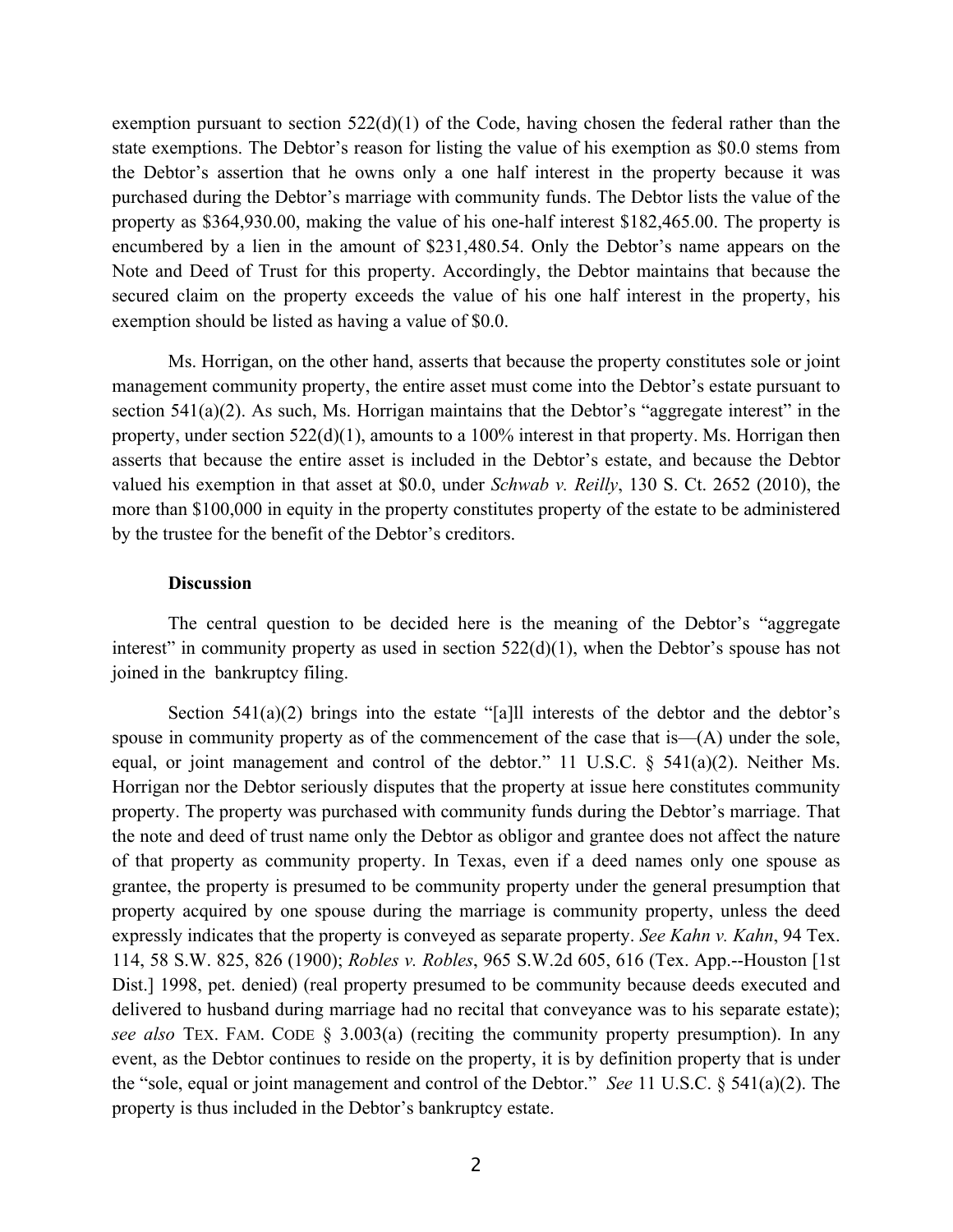That the entire property is property of the estate under section  $541(a)(2)$  does not answer the next question, however. A debtor may claim, from property of the estate, property claimed as exempt, but only to the extent allowed in section 522(b). *See* 11 U.S.C. 522(b). As the Debtor here chose the federal exemption scheme, the debtor can only claim as exempt what section 522(d) allows. Here, the Debtor claims exemption for this property as his residence, so section 522(d)(1) is the statute applicable for determining the reach of the exemption. *See* 11 U.S.C. § 522(d)(1) (debtor may claim as exempt "[t]he debtor's aggregate interest, not to exceed \$21,625 in value, in real property or personal property that the debtor … uses as a residence…"). The key words in this statute are "the debtor's aggregate interest." Although we know that the entire property is property of the estate, the "debtor's aggregate interest" in this property may be less than the entire property, for exemption purposes. This is so because, while property of the estate is governed by section 541 of title 11, the "debtor's aggregate interest ... in property" is by necessity governed by state law. *See Butner v. United States*, 440 U.S. 48, 55 (1979) ("Property interests are created and defined by state law. Unless some federal interest requires a different result, there is no reason why such interests should be analyzed differently simply because an interested party is involved in a bankruptcy proceeding"). We thus turn to an examination of Texas law.

Although the Texas Family Code does not explicitly state that a spouse's interest in community property is an undivided one-half beneficial interest in the whole, Texas case law makes that proposition clear. As stated by the Texas Supreme Court nearly 100 years ago:

In this State the beneficial interests of the husband and wife in community property are equal, whether the grant or deed to the property be in the name of only one of them or to them jointly. Though the grant or deed be in the name of the husband, alone, the 'interest' or 'estate' of the wife in the property is as absolute as that of the husband. She acquires her interest in virtue of our law governing community property, and the force which that law imparts to a conveyance of the property to the husband during the marriage. She takes under a grant or deed in his name to the same extent that he does; and it is as fully through the grant as is true of his interest, that she is invested with her right.

*Burnham v. Hardy Oil Co.*, 108 Tex. 555, 564 (Tex. 1917). In short, under Texas law, "[a]ll property acquired during marriage is presumed to be community property, with each spouse owning an undivided one-half interest in all community assets." *United States v. Tischendorf*, 2011 U.S. Dist. LEXIS 63715, at \*4 (N.D. Tex. May 17, 2011) (citations omitted); *see also Free v. Bland*, 369 U.S. 663, 664 (1962) (construing Texas community property law as granting each spouse an undivided one-half interest in the community property); *In re Norton*, 180 B.R. 168, 170 (E.D. Tex. 1995) ("In Texas, the presumption is that all property acquired during a marriage is community property. Each spouse owns an undivided half of this property.") (internal citations omitted).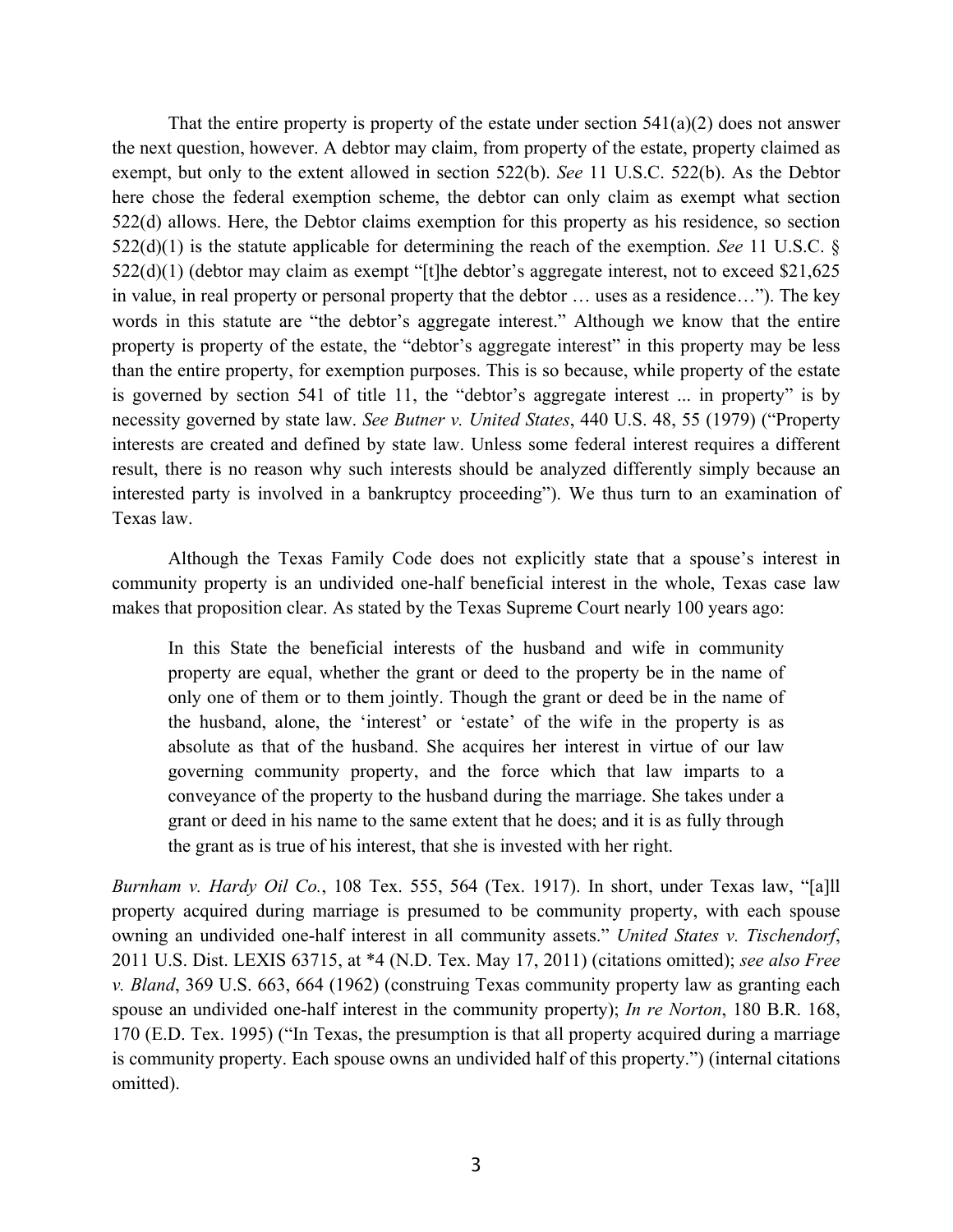Ms. Horrigan argues that because a divorce court has the authority to make an unequal division of community property, a spouse's interest in community property remains undetermined until divorce. Thus, asserts Ms. Horrigan, because this debtor is not yet divorced, the Debtor's aggregate interest in the community property at issue here should be presumed to be 100%. Ms. Horrigan is correct that, upon divorce, a court may award unequal shares of the marital property to each spouse. Section 7.001 of the Texas Family Code states that "[i]n a decree of divorce or annulment, the court shall order a division of the estate of the parties in a manner that the court deems just and right, having due regard for the rights of each party and any children of the marriage." TEX. FAM. CODE § 7.001. "A just and right division does not mean the division must always be 50-50 or equal." 1-7 TEXAS FAMILY LAW: PRACTICE AND PROCEDURE B7.01 (2012) (citing *Vannerson v. Vannerson*, 857 S.W.2d 659, 668 (Tex. App.--Houston [1st Dist.] 1993, den.); *Massey v. Massey*, 807 S.W.2d 391, 398 (Tex. App.--Houston [1st Dist.] 1991), den., 867 S.W.2d 766 (Tex. 1993)).

But, while divorce may result in one spouse receiving a larger share of community property by court order, prior to divorce, we need not make the illogical leap that, until then, each spouse has a 100% interest in community property. Instead, for so long as the parties are married, each spouse holds an undivided one-half beneficial interest in all community property, as a matter of law. After divorce, community property ceases to exist, and the parties' respective rights in property are converted to a tenancy in common, except as otherwise provided in the divorce decree. *See In re Finch*, 130 B.R. 753, 756 (S.D. Tex. 1991) ("The characterization of each spouse's ownership interest in community property as an undivided one-half community interest under Texas marital property law does not survive divorce proceedings, no matter how the divorce decree treats or fails to treat that property. If a divorce decree fails to divide community assets, the ex-spouses become tenants in common, or joint owners."); *see also Amason v. Franklin Life Ins. Co.*, 428 F.2d 1144, 1147 (5th Cir. 1970) ("Texas law provides that if the divorce court does not order a division of community property, then after divorce each spouse owns an undivided one-half interest in that property as a tenant in common in the same fashion as if they had never been married."). The Debtor's pre-divorce interest in community property is not "unspecified," as Ms. Horrigan argues. Instead, the Debtor, as of the filing of this case, held (and still holds) an undivided one-half beneficial interest in the community's interest in the property.

No court within the Fifth Circuit has yet ruled on how section  $522(d)(1)$  applies to community property when only one spouse files for bankruptcy.<sup>1</sup> Other community property

 $\overline{a}$ 

<sup>&</sup>lt;sup>1</sup> In *In re Kim*, 405 B.R. 179 (Bankr. N.D. Tex. 2009), the bankruptcy court for the Northern District of Texas did address whether a non-filing spouse had a vested homestead interest in community property, separate and apart from that of her debtor husband's, where the debtor's exemption of that property under Texas law was subject to the dollar cap of section 522(p). The bankruptcy court concluded that the non-filing spouse had "no separate and distinct exempt homestead interest in the property that would entitle her to compensation or to prevent the sale of the property." *Id*. at 188. *Kim* did not address the meaning of a debtor's "aggregate interest," under section 522(d)(1), in community property shared with a non-debtor spouse.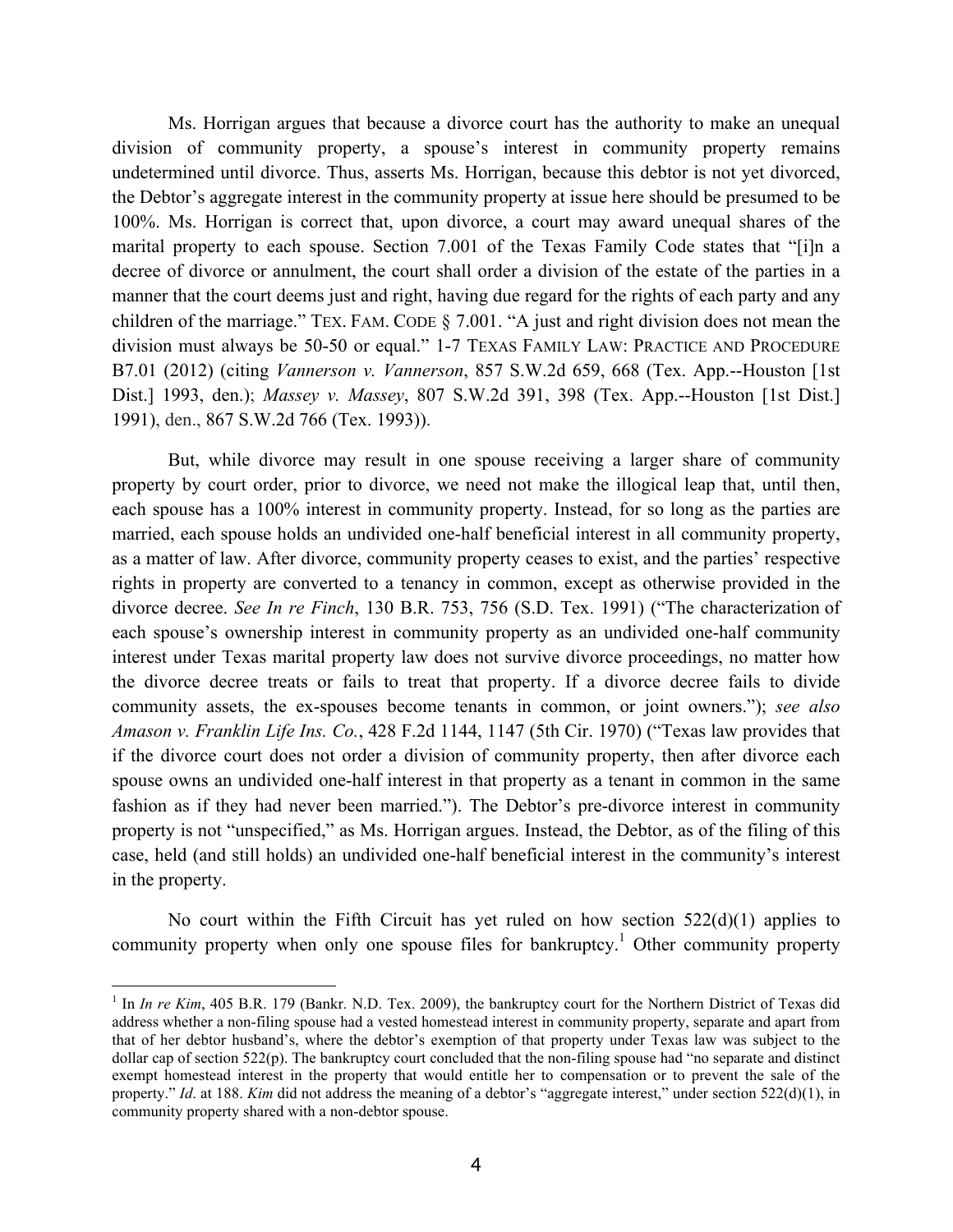states, namely Wisconsin and California (in cases decided before California opted out of the federal exemption scheme), have addressed the question, but unfortunately, the courts have not been in agreement.

The issue was first analyzed by a bankruptcy court in California. *See Smith v. Bank of Glenwood (In re Smith)*, 8 B.R. 375 (Bankr. S.D. Cal. 1980). In *Smith*, the court addressed whether joint debtors who had both elected the federal exemptions under section 522(d) could stack the section 522(d)(5) wildcard exemption with respect to community property. *Id*. at 377. Interpreting the meaning of the "debtor's aggregate interest" in property under section 522(d)(5), the court found that "in California, the community property interests of joint debtors are present, existing and equal." *Id.* at 378. The court went on to reject the trustee's argument that because community property rights are indivisible during marriage, any exemption should be deemed invalid unless joined in by both debtors. *Id*. The court found that because the Bankruptcy Code makes it clear that all community property comes into the estate, "the divisibility of community property is of no significance" under the Code. *Id*. Ultimately, the court concluded:

Even though the interest claimed exempt is in community property the Court can place a value on it. Under section 5105 of the California Civil Code<sup>[2</sup>] each debtor has an 'equal', or one half, interest in each piece of community property and this aggregate interest should be valued accordingly. Therefore, each joint debtor has an interest in each piece of community property valued at 50% of the total fair market value as of the date the petition in bankruptcy is filed.

*Id*. at 378-79. *See also In re Dahdah*, 20 B.R. 665, 667 (B.A.P. 9th Cir. 1982) (holding, in a joint debtor case, that "one spouse's aggregate interest for § 522(d) purposes cannot exceed 50 percent of value."); *In re Brents-Pickell*, 12 B.R. 352, 358 (Bankr. S.D. Cal. 1981) (holding that "a debtor can only exempt his or her one-half interest in community property under § 522(d) and the other half remains in the estate unless exempted by the other spouse.").

The majority of bankruptcy courts in Wisconsin, by contrast, have interpreted a debtor's "aggregate interest" in community property to mean a 100% interest, at least where the property claimed as exempt is not fungible or easily divisible.

Section 766.31(3) of the Wisconsin Statutes Annotated provides that "[e]ach spouse has a present undivided one-half interest in each item of marital property…" Wis. Stat. Ann. § 766.31(3). In *In re Xiong*, the debtor sought to exempt the equity in a certain piece of real property. 2006 Bankr. LEXIS 717, \*7 (Bankr. E.D. Wis. May 3, 2006). The trustee argued that the interests of the non-filing spouse were property of the estate and so could not be exempted by

-

<sup>&</sup>lt;sup>2</sup> Cal. Civ. Code § 5105 may now be found at Cal. Fam. Code § 751 (2012) ("The respective interests of the husband and wife in community property during continuance of the marriage relation are present, existing, and equal interests").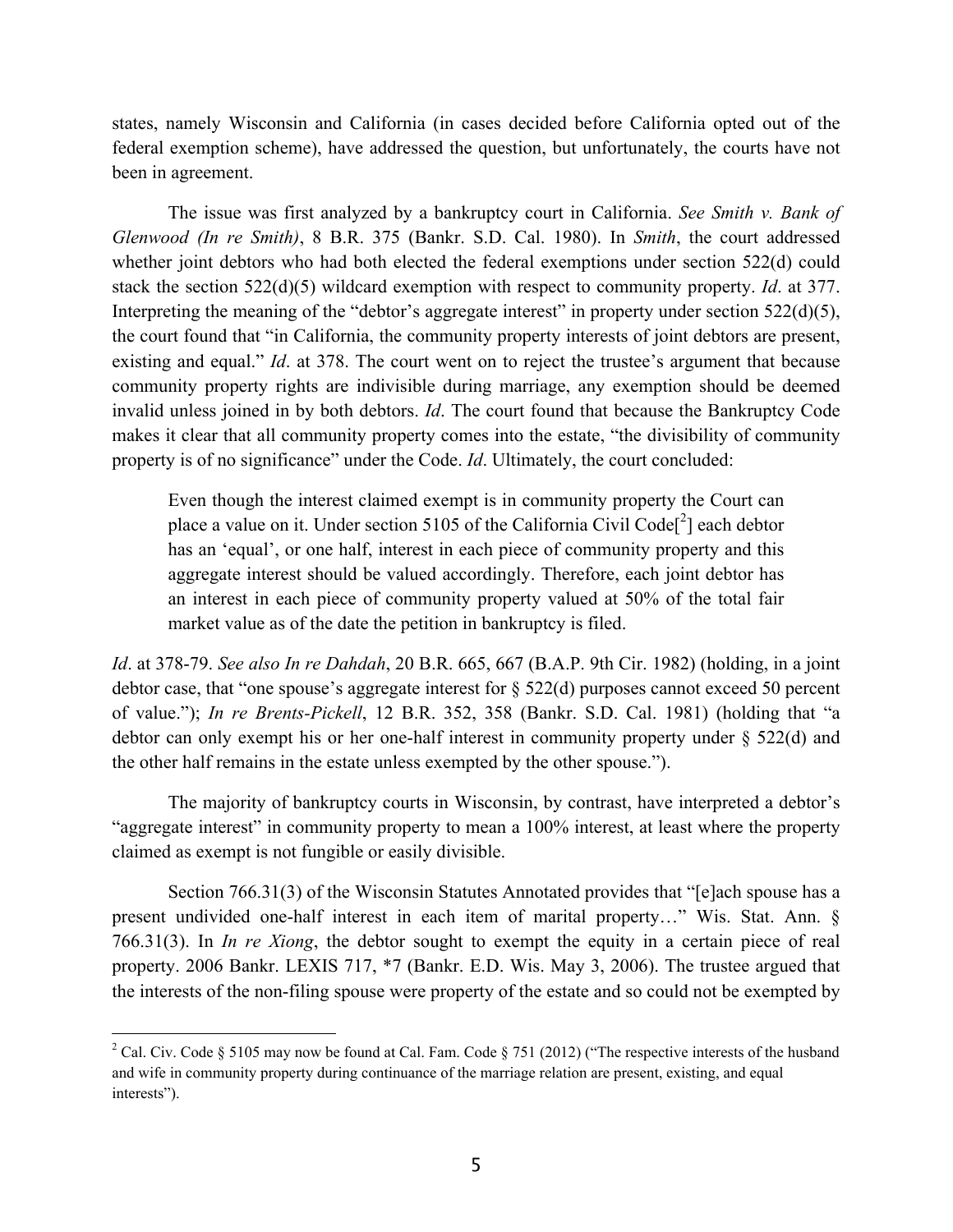the debtor. *Id*. The court noted that the debtor, not the non-filing spouse, had claimed the exemption, and that "the exemption [was] within the dollar limits of the statute." *Id*. at \*9. The court concluded:

Since the debtor has an undivided interest in an asset that cannot readily be partitioned, the rational way to reconcile these two statutes is to permit the debtor to exempt all of the equity in indivisible marital property assets, up to the statutory value limits for one debtor.

*Id*. at \*10. The court further supported its conclusion by reasoning:

Here, the Debtor owns an undivided one-half interest in the Wisconsin real estate. He does not own one-half of a house; he owns a one-half interest in the entire house. Since he has an interest in the entire property, his "aggregate interest" for exemption purposes should logically extend to the entire equity, up to the dollar limit of the exemption.

*Id*. at \*12.

Similarly, in *In re Passamore*, 156 B.R. 595 (Bankr. E.D. Wis. 1993)—a case involving a creditor's attempt to garnish the wages of the debtor's non-filing spouse and construing the scope of the automatic stay—the court stated:

A spouse owns an undivided one-half interest in all assets and funds classified as marital property. The debtor does not own one-half of the post-petition garnished funds; he owns an undivided interest in all such funds. His interest cannot be partitioned by a creditor nor unilaterally severed by a spouse….Community property interests in a single asset or category of funds simply cannot be severed or treated separately in the bankruptcy context.

*Id*. at 599. *See also In re Vanderhei*, 449 B.R. 359, 361 (Bankr. W.D. Wis. 2011) consolidated with *In re Griffith*, 449 B.R. 909, 911 (Bankr. W.D. Wis.) (agreeing with *Xiong* and *Passamore*, "that at least in the context of assets which are not fungible or easily divisible by nature, the debtor's interest in the entire property justifies her ability to claim an exemption in the entire equity, up to the dollar limit of the exemption").

The *Xiong* decision discusses and distinguishes the only Wisconsin bankruptcy case to reach a contrary conclusion with respect to the meaning of a debtor's "aggregate interest" in community property—*In re Page*, 171 B.R. 349 (Bankr. W.D. Wis. 1994):

*Page* involved a check that was made payable to a non-filing spouse and garnished by a judgment creditor of both the debtor and spouse. The debtor claimed the check as exempt and filed a motion to avoid the garnishment lien as impairing the exemption. Distinguishing *Passamore* as a case construing only the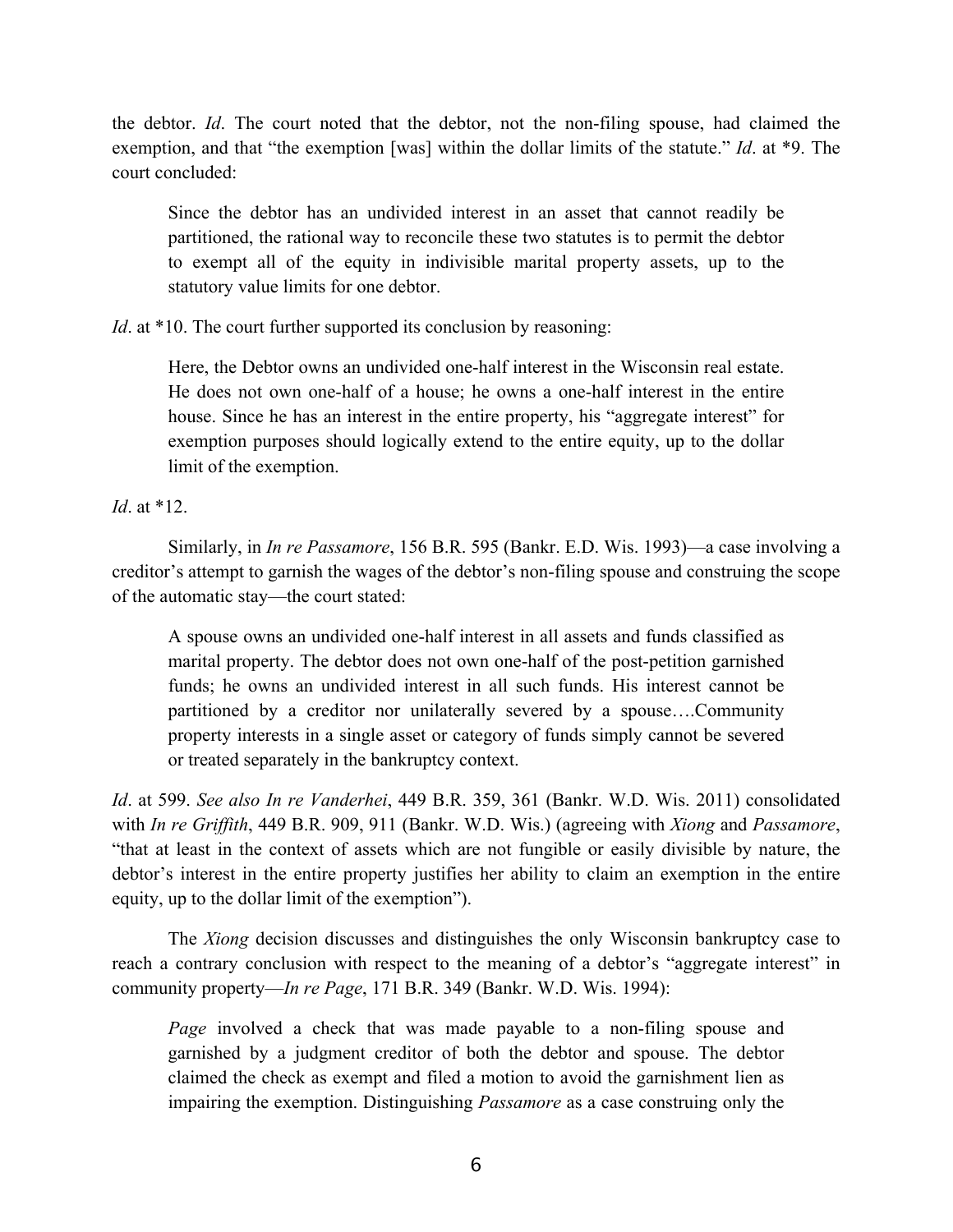automatic stay, the *Page* court limited the debtor's exemption to one-half of the check. However, *Passamore* expressly and authoritatively described the nature of a debtor's marital property interest in contexts other than the application of the automatic stay: 'If a provision of the Bankruptcy Code applies to the debtor's community property interest in an asset, it applies to the entire asset. *Passamore*, 156 B.R. at 599. Moreover, while the debtor's interest in the check at issue in *Page* could easily be determined, valued and divided for exemption purposes, there is no comparable way to determine and value the Debtor's undivided onehalf interest in a house or car, since they are not fungible. *Page* therefore can be distinguished and its holding confined to assets that are fungible or divisible by nature.

*Id*. at \*13. *In re Page's* reading of section 522(d) has been followed by the bankruptcy court in New Mexico, *see In re Victor*, 341 B.R. 775, 781 (Bankr. D.N.M. 2006) (holding that "the debtor may exempt her one-half interest in the community property, while the whole of the property is included in the bankruptcy estate"), but subsequent decisions from the bankruptcy courts in Wisconsin have declined to follow *Page*.

The reasoning of the *Xiong* court has also found some support from commentators. In COLLIER FAMILY LAW AND THE BANKRUPTCY CODE, the authors note the following:

Section 522(d) states that the debtor may exempt "the debtor's interest" or "the debtor's aggregate interest" in the property listed. In a joint case, the administration of which is consolidated, each spouse claims his or her interest in the community property exempt asset. Read literally, however, this could mean in a bankruptcy filed by one spouse that only a one-half interest in the community property assets listed could be claimed by the debtor since the nondebtor spouse's one-half interest is not "the debtor's interest," even though the nondebtor's interest in the community property asset is in the debtor's bankruptcy estate. Furthermore, the nonfiling spouse is not an 'individual debtor' that can claim property as exempt except in the limited circumstances set forth in section 522(l), nor can the debtor claim exemptions on behalf of the nonfiling spouse for the purpose of doubling allowable exemptions.

On the other hand, it is arguable that to provide the debtor spouse with meaningful exemptions, the debtor spouse must be able to claim an entire asset as exempt, even though the debtor owns only a one half interest in the asset as community property. A community property interest is indivisible, and as section 541(a)(2) brings an entire community property asset into the estate of one spouse, one spouse must be able to remove the entire asset from the estate when claiming it exempt.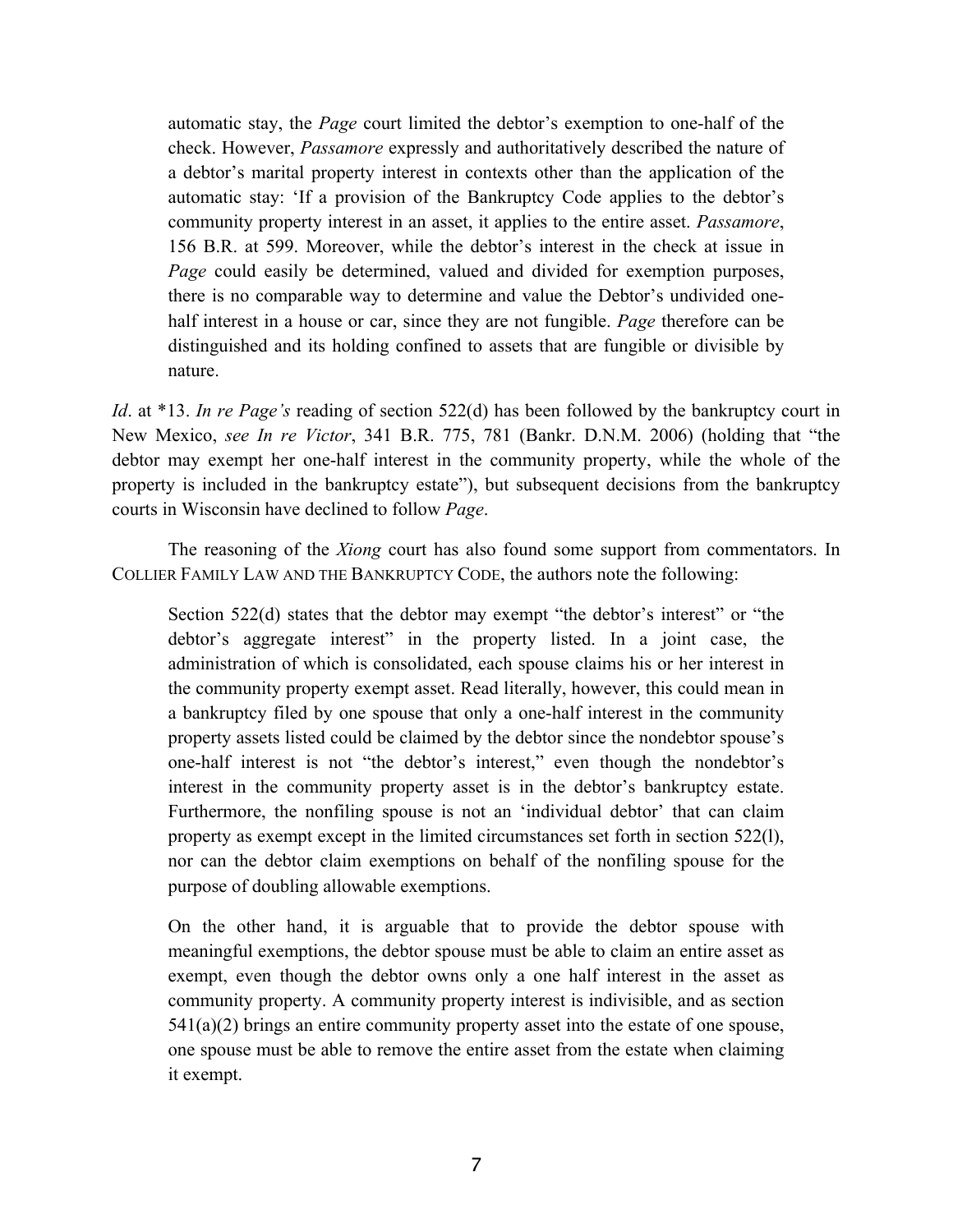1-4 COLLIER FAMILY LAW AND THE BANKRUPTCY CODE ¶ 4.04 (2010). Additionally, in *Community Property in Bankruptcy: Laws of Unintended Consequences*, the author states:

A literal reading of 11 U.S.C. § 522(b) appears to limit a debtor to one half of the value of each potentially exempt community property asset. This is the debtor's interest in exempt assets, and the non-filing spouse's interest would then go to pay claims in the debtor's case. In practice, this is more likely to be the case when an asset is easily divisible, such as a bank account, or the asset would be sold. However, when the asset cannot be divided, such as an exempt community property house or car, there is no way the debtor can remove half of the asset from the estate. As a community property interest is a non-divisible interest in an entire asset, the only way to make the claim of exemption meaningful is to allow the entire asset to be removed from the estate.

McGarity, Margaret Dee, *Community Property in Bankruptcy: Laws of Unintended Consequences*, 72 LA. L. REV. 143, 158 (Fall, 2011) (citing *Griffith*, *Xiong*, *Vanderhei*).

Like Wisconsin's community property law, Texas' community property law gives each spouse an undivided one-half interest in all community property assets. *See, e.g., United States v. Tischendorf*, 2011 U.S. Dist. LEXIS 63715, at \*4 ("All property acquired during marriage is presumed to be community property, with each spouse owning an undivided one-half interest in all community assets."); *In re Schmiedel*, 236 B.R. 393, 400 (Bankr. E.D. Wis. 1999) (noting that Wisconsin law, granting each spouse an undivided one-half interest in community property, "treat[s] community property as being owned entirely by both spouses.") (citing Wis. Stat. §  $766.31(3)$ .<sup>3</sup>

The Wisconsin courts and Judge McGarity both seek to reach an equitable result in a seemingly inequitable structure. A closer examination of the interplay between section  $541(a)(2)(B)$  on the one hand and section  $522(d)(1)$  on the other shows that the way to equity is barred. Section 541(a)(2)(B) brings a debtor's interest in property *into* the estate, based in part on whether the *property* is liable for a claim against the debtor or for a claim against the debtor's spouse *to the extent that such [the debtor's] interest is so liable*. 11 U.S.C. § 541(a)(2)(B). In Texas, the entire joint management property is subject to a claim against the debtor, even if the claim is not against the debtor's spouse. *See United States v. Loftis*, 607 F.3d 173, 179 (5th Cir. 2010); *In re Melenyzer*, 140 B.R. 143, 148 (Bankr. W.D. Tex. 1992) ("[A]ll joint management

j

<sup>3</sup> Said the court in *Schmiedel*:

Community property is a unitary concept of ownership and debt satisfaction. When a spouse files a bankruptcy petition, all community property is in the estate, and debts are treated without regard to who incurred them. Only in rare instances is community property treated as if the spouses own fractional interests, such as arose in Page, 171 B.R. 349. For most debts in community property states … it does not matter which spouse incurred the debt -- both spouses' interest in community property could be recovered to satisfy the debt. Similarly, upon the bankruptcy of a spouse, both spouses' interests in community property are protected...

<sup>236</sup> B.R. at 400.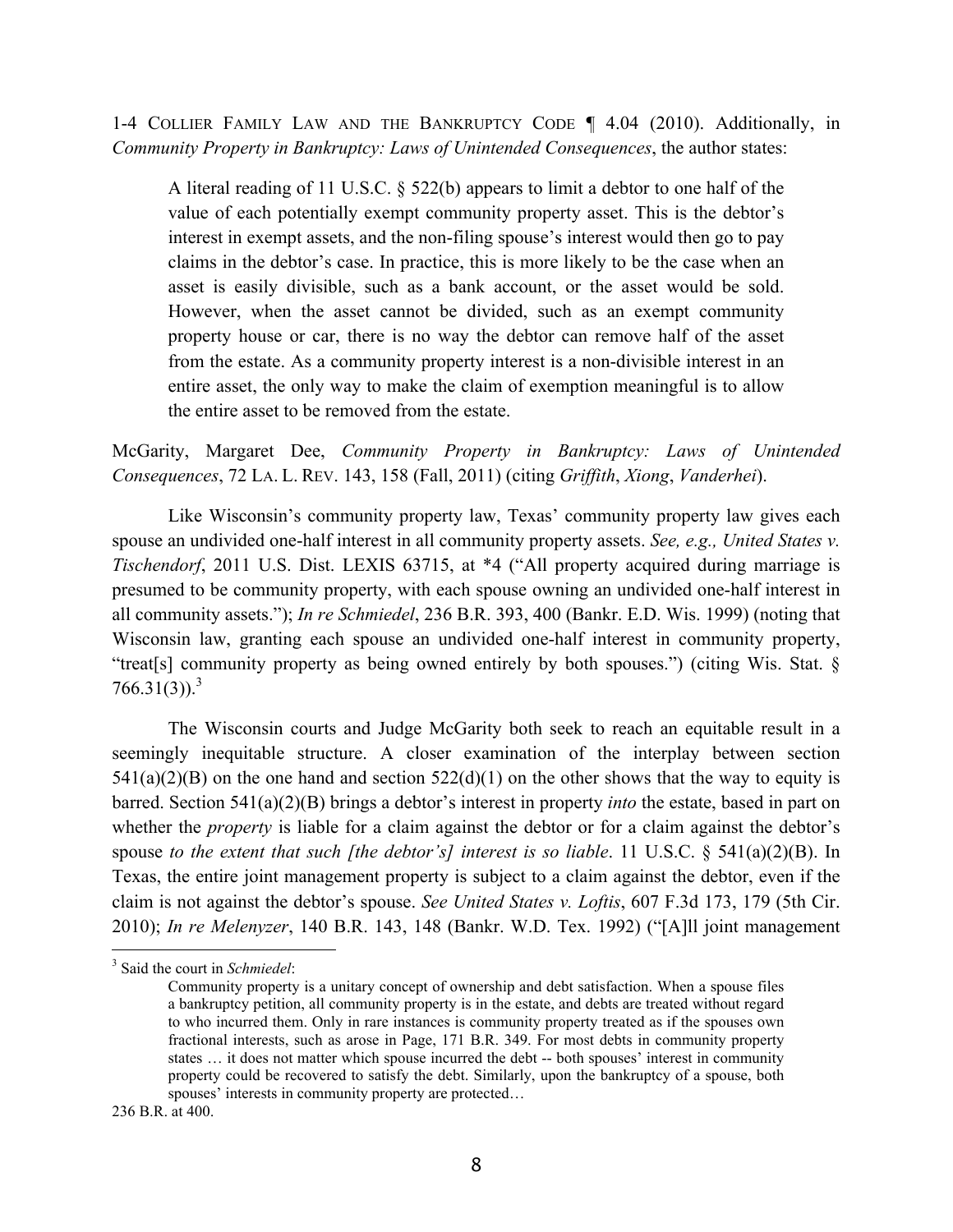community property is subject to the liabilities incurred by either spouse prior to or during marriage."); *Miller v. Cadle Co.*, 2009 Tex. App. LEXIS 1736, at \*7 (Tex. App.--Texarkana Mar. 12, 2009) ("Because the property was classified as joint management community property, it was subject to [the husband's] liabilities incurred before or during marriage"); *Williams v. Norwest Bank Mont.*, 1999 Tex. App. LEXIS 6469, at \*6-7 (Tex. App.--Beaumont Aug. 26, 1999) ("Property which is the joint management community property during the marriage may be liable to satisfy a debt incurred by one of the spouses during marriage."); *see also* 11 U.S.C. §  $541(a)(2)(B)$ . Were it not for the property's status as a homestead in Texas, the entire property could be sold to satisfy a community debt, *see Inwood Nat'l Bank v. Hoppe*, 596 S.W.2d 183, 185 (Tex. Civ. App.--Texarkana 1980) (noting that "[a]ppellant, as a creditor of the community, had the right to resort to the entire non-exempt community property), -- and there are community debts in this case. Thus, the property, absent exemption, could be sold *in toto* by the trustee to pay creditors.

Of course, this property is exempt under Texas law and, outside bankruptcy, could never be sold to satisfy the claims of creditors (other than a narrow range of creditors, including the lender who lent the money to purchase the property). That would seem to support the idea that the Wisconsin approach is the right approach. But it is worth recalling that, at one time, there was a dollar cap in Texas on the homestead exemption.<sup>4</sup> And in those days, it was entirely possible that under state law a husband's creditor could force the sale of the homestead if the equity in the property exceeded the cap – even though as a result the wife would lose her homestead. *See Clement v. First Nat'l Bank*, 115 Tex. 342 (Tex. 1926) ("A judgment creditor has the right to subject to forced sale under execution the excess value in a homestead above the constitutional limitation."); *Battle v. John*, 49 Tex. 202, 211 (Tex. 1878) (stating that "if the homestead of the family is upon a tract of land of more than two hundred acres, whether the tract is common property, or belongs exclusively to the husband, or to him and his wife as tenants in common, the interest of the husband in that part of it not included within the homestead may be sold for the satisfaction of his debts, either on execution, or by the Bankrupt Court; and such sale works no change upon the title or interest of the husband in the homestead").

When a Texas debtor chooses the federal exemption scheme, the debtor has, as a practical matter, surrendered the benefit of being a Texas resident insofar as Texas' homestead exemption (which today has no dollar cap) is concerned, and has instead elected an exemption scheme that

 $\frac{1}{4}$  As explained by Anthony C. Coveny in *Saying Goodbye to Texas's Homestead Protection: One Step Toward Economic Efficiency with the Bankruptcy Abuse Prevention and Consumer Protection Act of 2005*:

In the Constitution of the Republic, the exemption included either 200 acres of rural land or \$2,000 worth of urban property. The 1869 Constitution provided for the same rural exemption but increased the valuation of an urban homestead to \$ 5,000. In 1970 the legislature increased the urban homestead to \$ 10,000…. In 1983 the Texas legislature changed the basis of an urban homestead to one premised upon the size of the lot.

Coveny, Anthony C., *Saying Goodbye to Texas's Homestead Protection: One Step Toward Economic Efficiency*  with the Bankruptcy Abuse Prevention and Consumer Protection Act of 2005, 44 HOUS. L. REV. 433 (Summer, 2007).